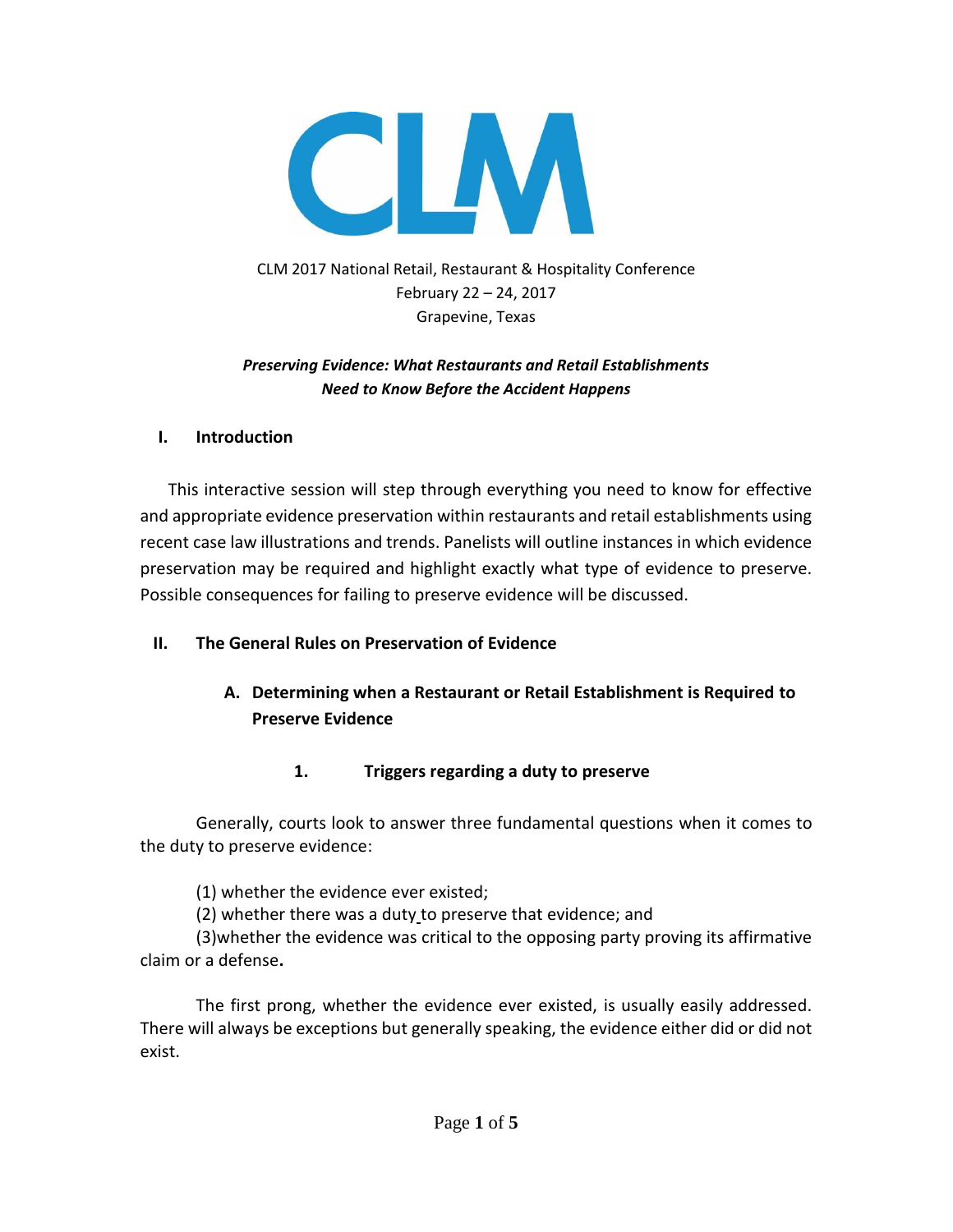As for the second prong, whether there was a duty to preserve the evidence, courts have held that a duty exists to preserve evidence where that party could *reasonably have foreseen a claim*.

The third prong, whether the evidence was critical to the opposing party proving its affirmative claim or a defense, is obviously subjective. It is important to liberally interpret this prong when deciding what evidence to preserve.

### **2. Determining what must be preserved**

It depends! Anything at the scene that can reasonably be preserved should be preserved. The most common examples include surveillance footage, photographs, and non-perishable objects involved in the incident.

The most common causes of spoliation of evidence tend to be:

- Surveillance footage was erased
- Photographs were simply not taken
- Incident reports were incomplete or not utilized
- Broken objects/furniture/fixtures involved in the incident were thrown away or discarded

These issues can be easily avoided when there is ongoing communication between Risk Management and the management/employees of a Retail or Restaurant establishment.

# **3. Consequences for failing to preserve**

Spoliation is '[t]he intentional destruction, mutilation, alteration, or concealment of evidence [.]' Black's Law Dictionary 1437 (8th ed.2004).

Spoliation sanctions are imposed by courts to prevent the spoiler from reaping an unfair advantage in the dispute and to deter this type of conduct from taking place.

Sanctions for spoliation of evidence can range from stricken pleadings, to the barring of a party from introducing certain evidence, to an adverse jury instruction.

Further, depending upon the jurisdiction, spoliation of evidence may lead to an independent cause of action that can be alleged under existing negligence law.

# **III. Who Needs to Know What and When do They Need to Know It**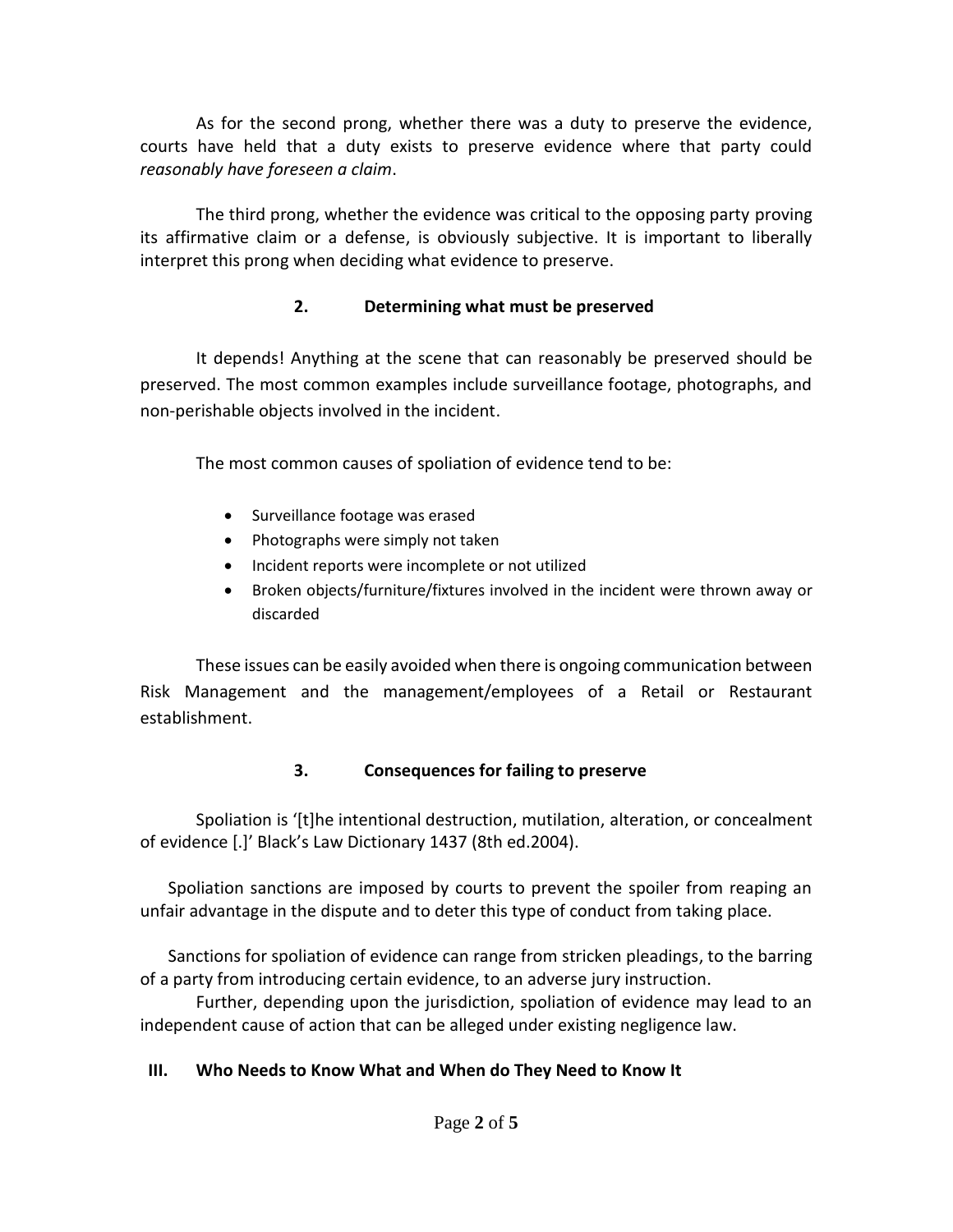## **A. Management**

# **1. Secure the footage!**

If there is any video and/or photographs of the scene, it is critical that they be preserved in their entirety by the retail or restaurant establishment. A trained professional should send the footage to the client/TPA adjuster immediately. If this is a cost hardship for the retail or restaurant establishment, then the TPA (or whoever will be handling the claim) should retain an independent consultant to secure the videos and/or photographs. An adjuster should document their notes as to any barriers and/or successes regarding securing this footage.

# **2. Gather any routinely kept sheets or logs**

In a slip and fall, if the retail or restaurant establishment keeps "sweep" logs, they should be preserved. If the incident involves food, any paper trail or documentation relating to temperature, handling, and/or sanitation procedures of the food/premises should be preserved. Depending on the nature of the incident, whether it be a valet parking accident or a wrongful detention claim for alleged shoplifting, the retail or restaurant establishment should know what records to preserve in case litigation ensues.

# **3. Gather vendor agreements**

The agreements between a retail or restaurant establishment and its property management company, or other potentially relevant vendors, should be gathered and preserved for defense counsel. Any third parties who may have liability for the incident should be put on notice of the incident.

# **B. Defense Counsel**

It is critical that defense counsel be provided with the names and phone numbers for the employees who were present at the time of the incident; copies of all photographs and/or video of the incident and preceding the incident; access to scene itself for inspection; any relevant vendor agreements in case of potential third party liability; any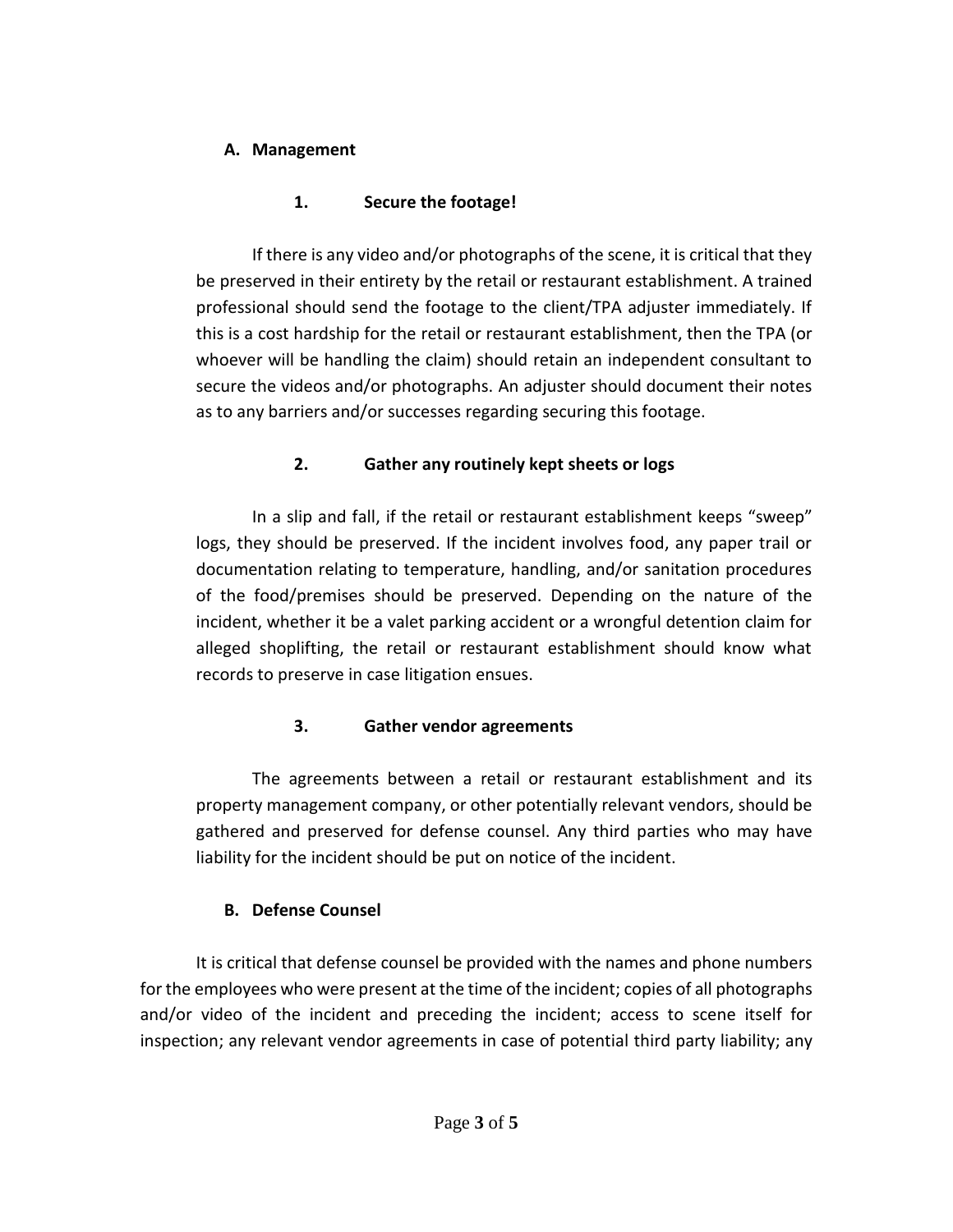paper trails regarding inspections or other incidents; and any other materials available regarding the incident and its possible prevention/detection.

Defense counsel (or the TPA) should immediately put any third parties who may have liability for the incident on notice of the incident.

## **IV. Unique Areas of Interest**

# **A. Retail and Restaurant Establishments:**

For personal injury cases (such as a slip and fall), the material or product that allegedly cause the claimant's injury in some way needs to be preserved if reasonably possible. Examples of such evidence could include debris on the floor, a broken piece of furniture, an uneven floor surface, fixtures in the store or even a product sold within the retail or restaurant establishment.

All surveillance video and/or photographs should be secured immediately. Ideally, preserve all footage from the date of the accident and, if possible, for the days leading up to the accident. Such footage may show what caused the allegedly dangerous condition, whether any inspections occurred, or in some instances, whether the allegedly dangerous condition even existed prior to the accident.

All witness and employee statements should be preserved (whether in writing or recorded). If there are employee time cards available, those should be preserved as well to demonstrate who was working at the time of the incident and in the days leading up to it.

# **B. Banks/ATMs on Retail or Restaurant Establishments:**

Upon first learning of an incident involving an incident at an ATM, steps should be taken to collect the relevant evidence. The crime history of a location may indicate that certain assault/robbery crimes are foreseeable by the mere fact that they occurred previously, frequently, and within a relevant time period. Police departments typically keep computerized records known as crime grids from which printouts can be generated that classify crime records by date, location, crime type, and case number. A copy of the actual police reports can be obtained and will usually provide more detailed information of each offense (*i.e*., victim, witnesses, police officers, facts of the crime, etc.) to enable